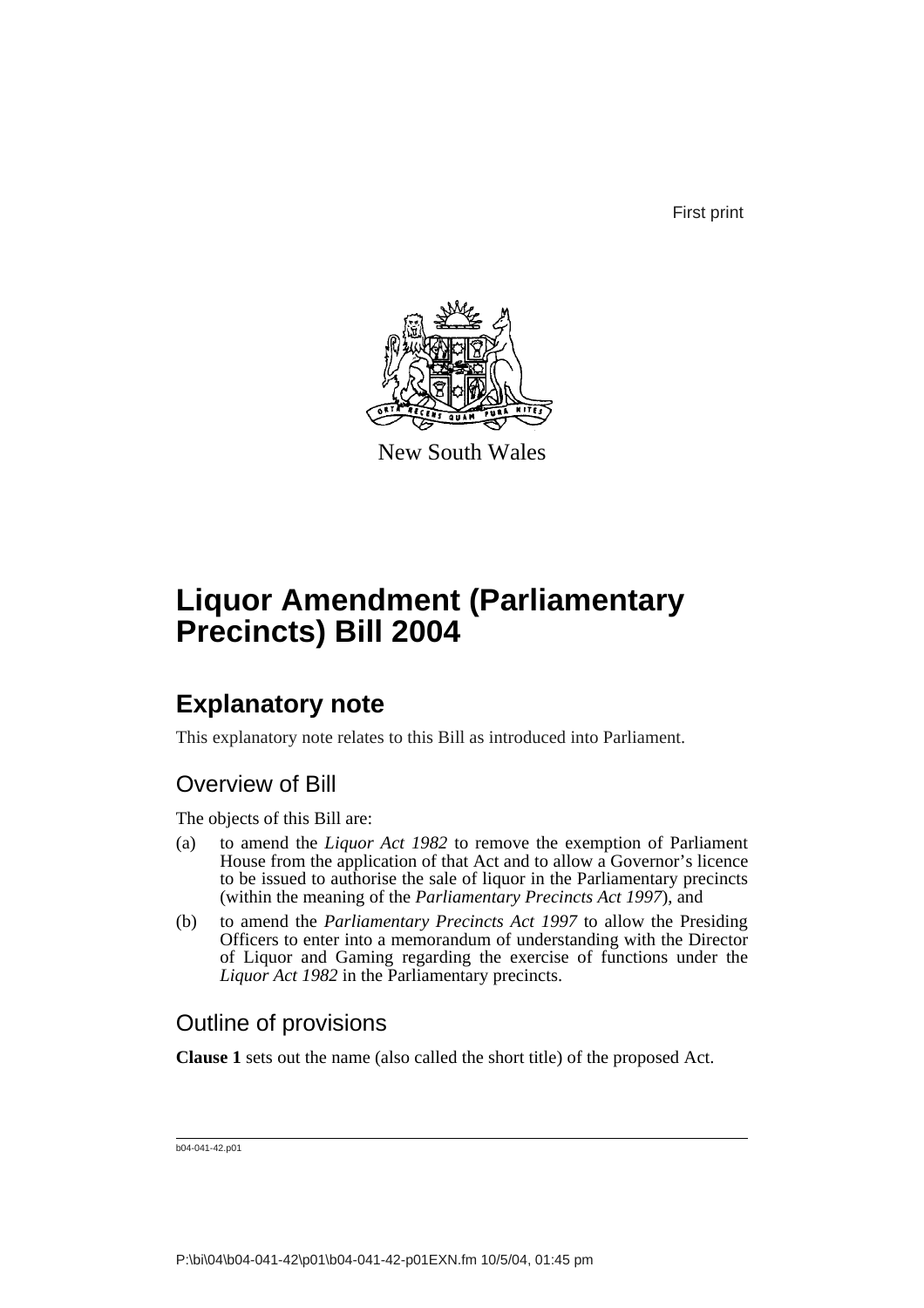Explanatory note

**Clause 2** provides for the commencement of the proposed Act on a day or days to be appointed by proclamation.

**Clause 3** is a formal provision that gives effect to the amendments to the *Liquor Act 1982* set out in Schedule 1.

**Clause 4** is a formal provision that gives effect to the amendments to the *Parliamentary Precincts Act 1997* set out in Schedule 2.

### **Schedule 1 Amendment of Liquor Act 1982**

**Schedule 1 [1] and [2]** omit section 6 (1) (a) from, and insert proposed section 19 (1) (a1) into, the *Liquor Act 1982* to give effect to paragraph (a) of the Overview set out above.

### **Schedule 2 Amendment of Parliamentary Precincts Act 1997**

**Schedule 2** inserts proposed section 27A into the *Parliamentary Precincts Act 1997* to give effect to paragraph (b) of the Overview set out above.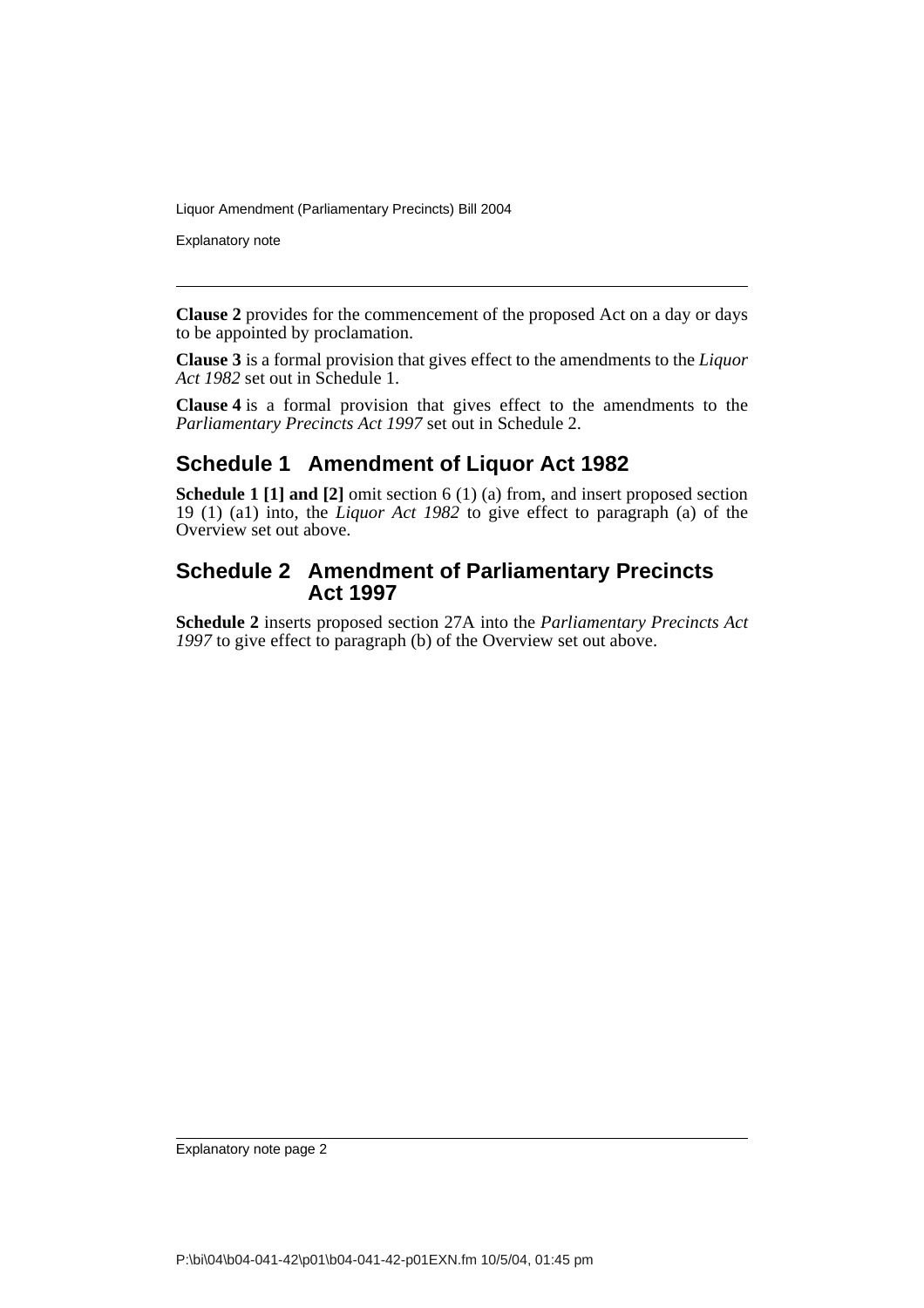First print



New South Wales

## **Liquor Amendment (Parliamentary Precincts) Bill 2004**

## **Contents**

|                                                          | Page |
|----------------------------------------------------------|------|
| Name of Act                                              |      |
| Commencement                                             |      |
| Amendment of Liquor Act 1982 No 147                      |      |
| Amendment of Parliamentary Precincts Act 1997 No 66      | 2    |
| Schedule 1 Amendment of Liquor Act 1982                  | 3    |
| Schedule 2 Amendment of Parliamentary Precincts Act 1997 |      |
|                                                          |      |

b04-041-42.p01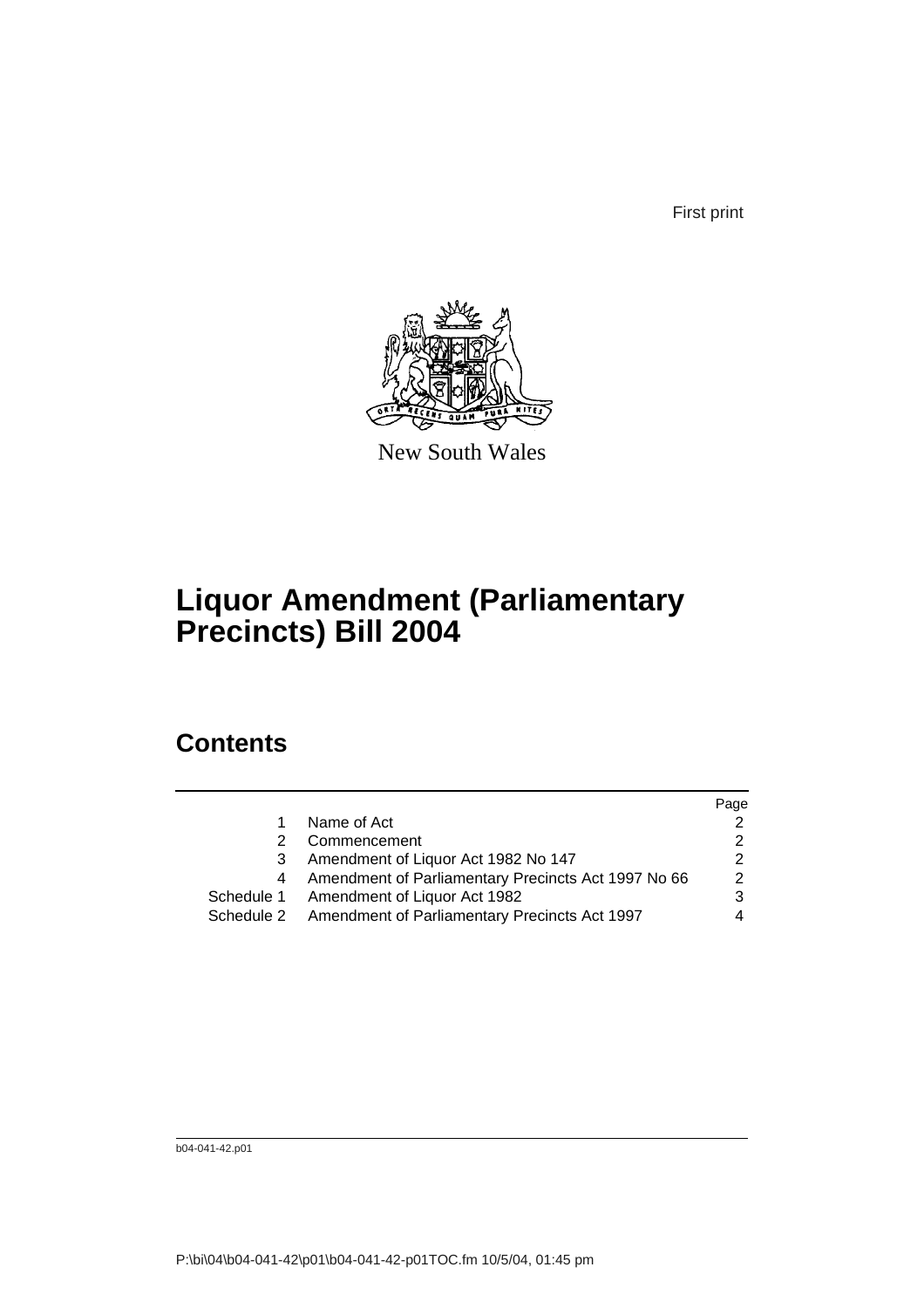**Contents** 

Page

Contents page 2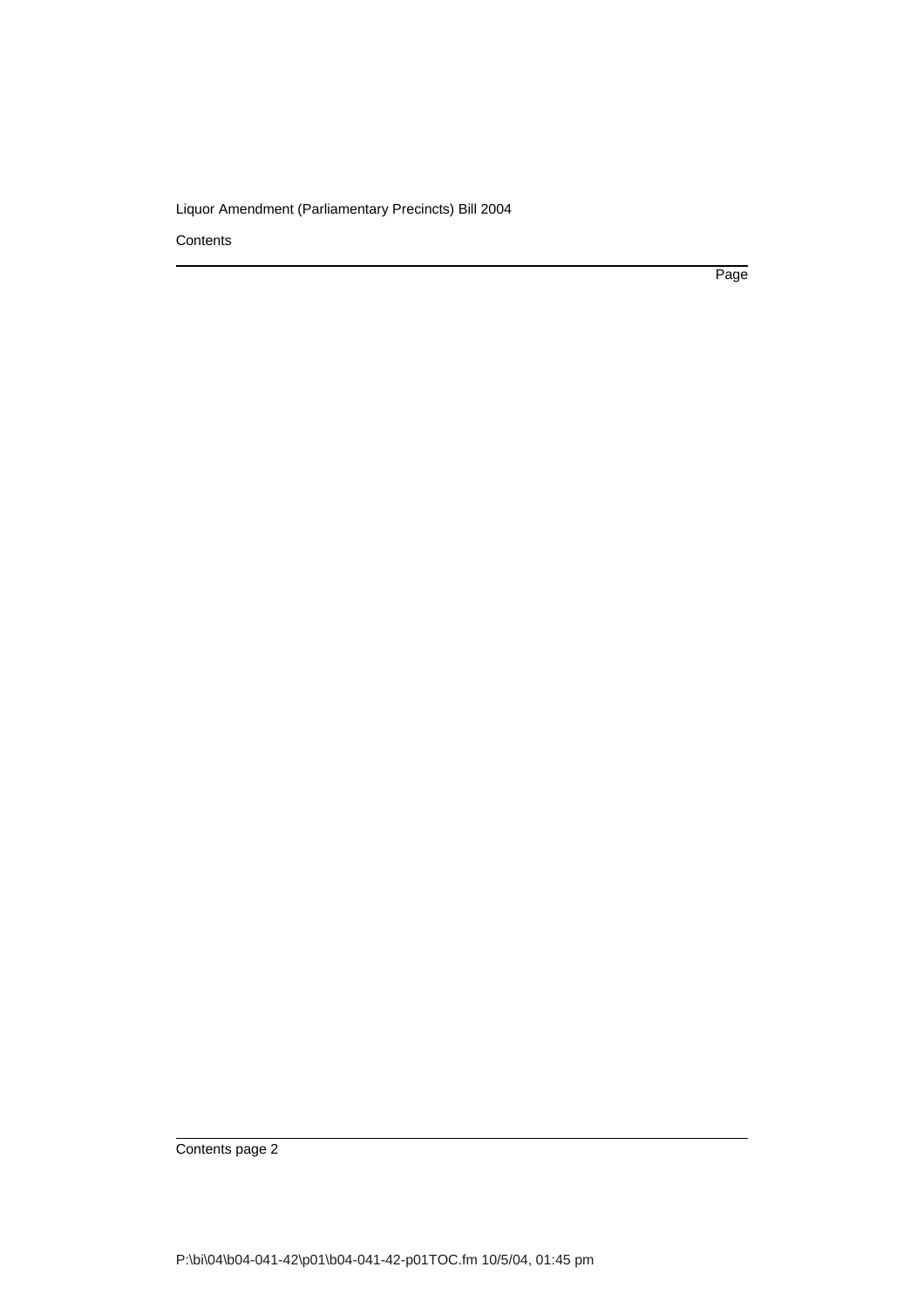

New South Wales

# **Liquor Amendment (Parliamentary Precincts) Bill 2004**

No , 2004

### **A Bill for**

An Act to amend the *Liquor Act 1982* and the *Parliamentary Precincts Act 1997* in relation to the operation and enforcement of the *Liquor Act 1982* in the Parliamentary precincts.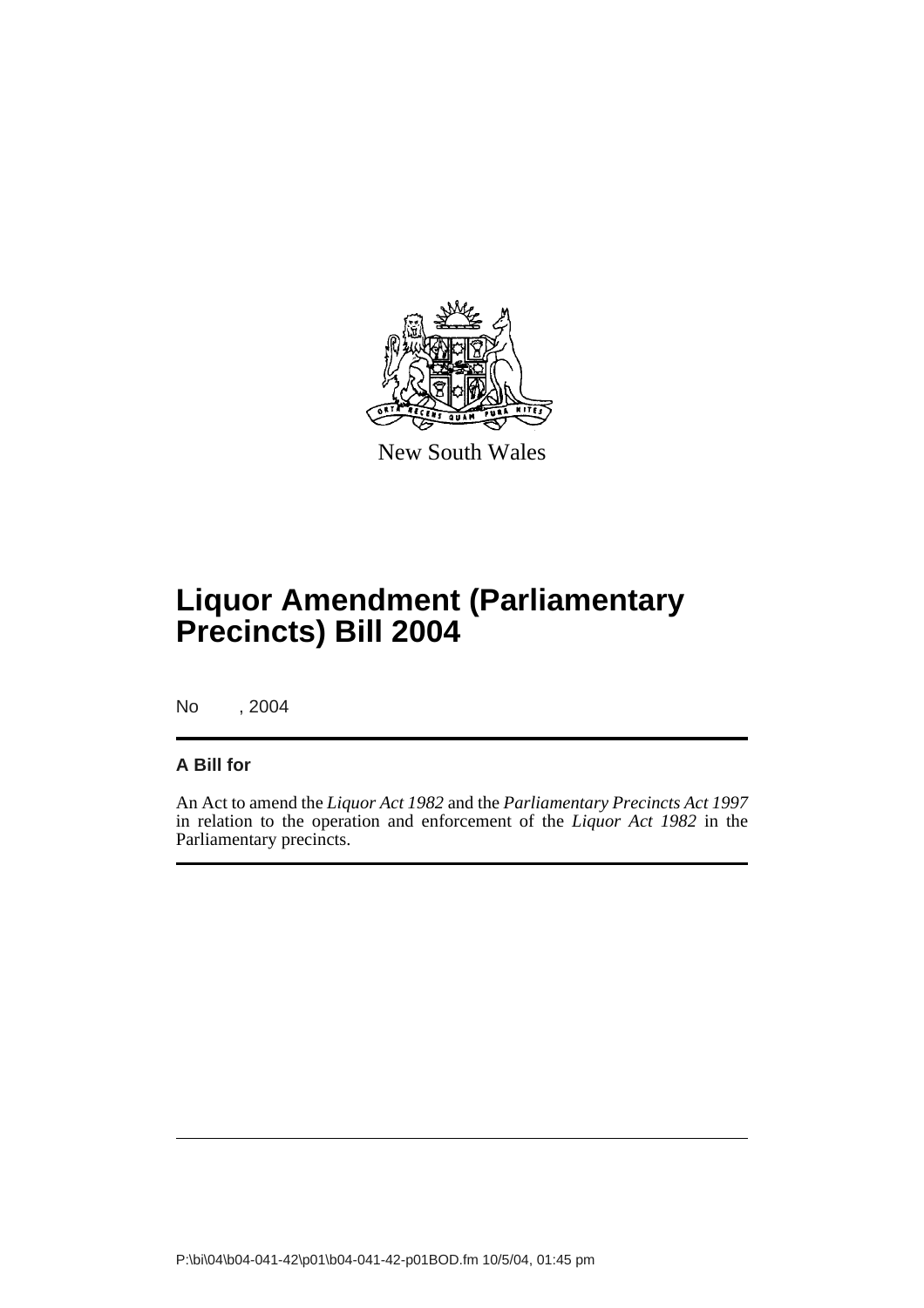<span id="page-5-3"></span><span id="page-5-2"></span><span id="page-5-1"></span><span id="page-5-0"></span>

| The Legislature of New South Wales enacts: |                                                                                     |                     |
|--------------------------------------------|-------------------------------------------------------------------------------------|---------------------|
| 1                                          | Name of Act                                                                         | $\overline{2}$      |
|                                            | This Act is the Liquor Amendment (Parliamentary Precincts)<br>$Act\,2004$ .         | 3<br>$\overline{4}$ |
| $\mathbf{2}$                               | <b>Commencement</b>                                                                 | 5                   |
|                                            | This Act commences on a day or days to be appointed by<br>proclamation.             | 6<br>$\overline{7}$ |
| 3                                          | Amendment of Liquor Act 1982 No 147                                                 | 8                   |
|                                            | The <i>Liquor Act 1982</i> is amended as set out in Schedule 1.                     | 9                   |
| 4                                          | Amendment of Parliamentary Precincts Act 1997 No 66                                 | 10                  |
|                                            | The <i>Parliamentary Precincts Act 1997</i> is amended as set out in<br>Schedule 2. | 11<br>12            |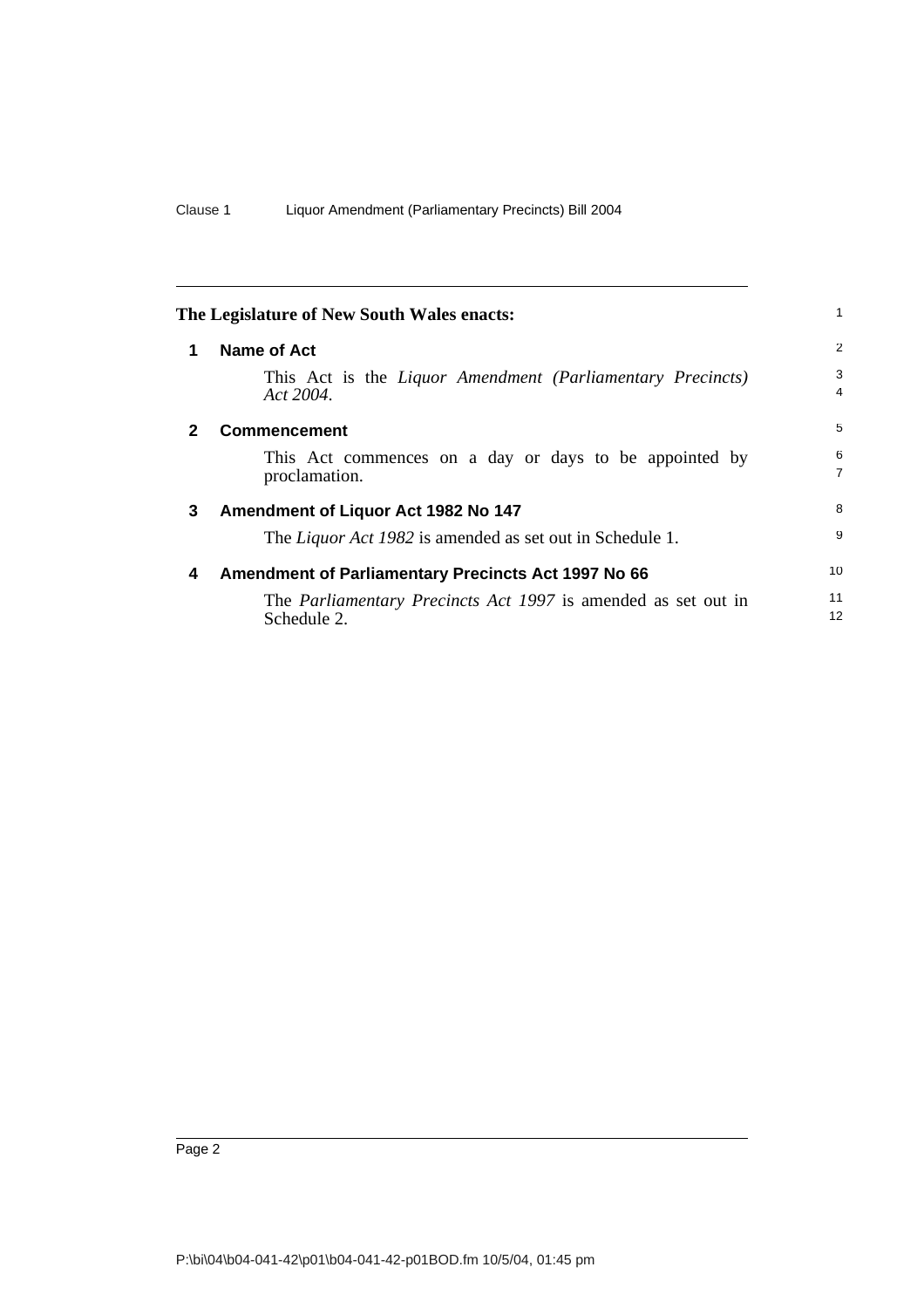Amendment of Liquor Act 1982 Schedule 1

<span id="page-6-0"></span>

|     | <b>Schedule 1 Amendment of Liquor Act 1982</b><br>(Section 3)                                                   | 2      |
|-----|-----------------------------------------------------------------------------------------------------------------|--------|
| [1] | <b>Section 6 Application of Act</b>                                                                             | 3      |
|     | Omit section $6(1)(a)$ .                                                                                        | 4      |
| [2] | <b>Section 19 Governor's licences</b>                                                                           | 5      |
|     | Insert after section 19 $(1)$ $(a)$ :                                                                           | 6      |
|     | in the Parliamentary precincts (within the meaning of<br>(al)<br>the <i>Parliamentary Precincts Act 1997</i> ), | 7<br>8 |